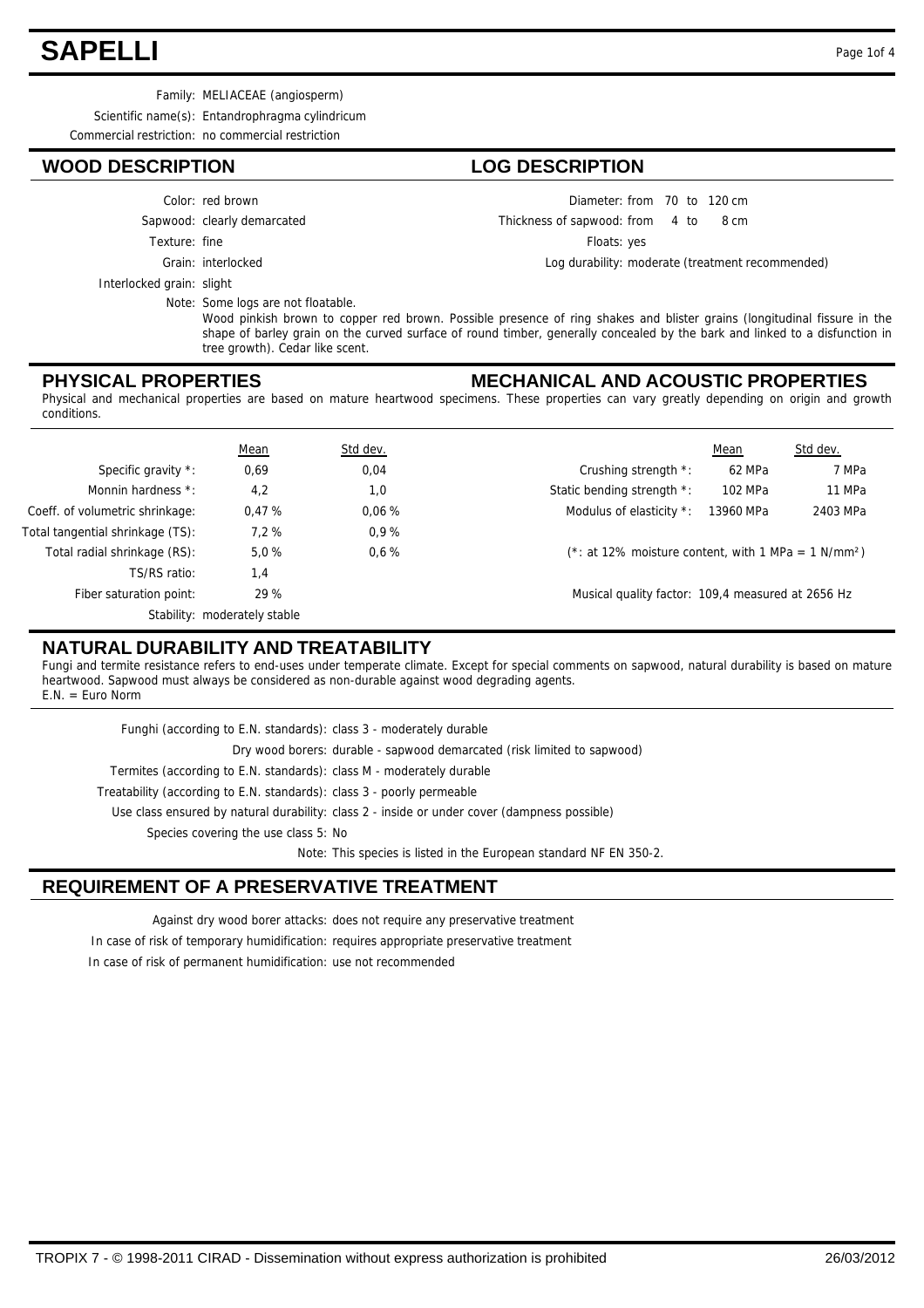## **SAPELLI** Page 2/4

#### **DRYING**

| Drying rate: normal           |                                     |          | Possible drying schedule: 1 |          |                  |  |
|-------------------------------|-------------------------------------|----------|-----------------------------|----------|------------------|--|
| Risk of distortion: high risk |                                     |          | Temperature (°C)            |          |                  |  |
| Risk of casehardening: no     |                                     | M.C. (%) | dry-bulb                    | wet-bulb | Air humidity (%) |  |
| Risk of checking: slight risk |                                     | Green    | 40                          | 37       | 82               |  |
| Risk of collapse: no          |                                     | 40       | 44                          | 38       | 68               |  |
|                               | Note: Quartersawn drying is slower. | 30       | 44                          | 36       | 59               |  |
|                               |                                     | 20       | 46                          | 36       | 52               |  |
|                               |                                     | 15       | 49                          | 37       | 46               |  |

This schedule is given for information only and is applicable to thickness lower or equal to 38 mm.

It must be used in compliance with the code of practice.

For thickness from 38 to 75 mm, the air relative humidity should be increased by 5 % at each step.

For thickness over 75 mm, a 10 % increase should be considered.

### **SAWING AND MACHINING**

| Blunting effect: normal |  |
|-------------------------|--|

Sawteeth recommended: ordinary or alloy steel

Cutting tools: ordinary

Peeling: good

Slicing: nood

Note: Log turning sawing recommended (internal stresses). Tendency to tearing in planing (interlocked grain). Sanding requires care.

#### **ASSEMBLING**

Nailing / screwing: good

Gluing: correct

Note: Gluing must be done with care: it may stain wood.

## **COMMERCIAL GRADING**

Appearance grading for sawn timbers: According to SATA grading rules (1996) For the "General Purpose Market": Possible grading for square edged timbers: choix I, choix II, choix III, choix IV Possible grading for short length lumbers: choix I, choix II Possible grading for short length rafters: choix I, choix II, choix III For the "Special Market": Possible grading for strips and small boards (ou battens): choix I, choix II, choix III

Possible grading for rafters: choix I, choix II, choix III

#### **FIRE SAFETY**

Conventional French grading: Thickness > 14 mm : M.3 (moderately inflammable) Thickness < 14 mm : M.4 (easily inflammable)

Euroclasses grading: D s2 d0

Default grading for solid wood, according to requirements of European standard EN 14081-1 annex C (April 2009). It concerns structural graded timber in vertical uses with mean density upper 0.35 and thickness upper 22 mm.

#### **END-USES**

Current furniture or furniture components exterior ioinery Interior joinery **Interior panelling** Veneer for interior of plywood Veneer for back or face of plywood Flooring Stairs (inside) Ship building (planking and deck) and the control of the carpentry control of the carpentry

Sliced veneer **Cabinetwork (high class furniture)** Cabinetwork (high class furniture)

Note: Light and regular interlocked grain: appreciated for slicing. Highly interlocked grain: troublesome for some end-uses.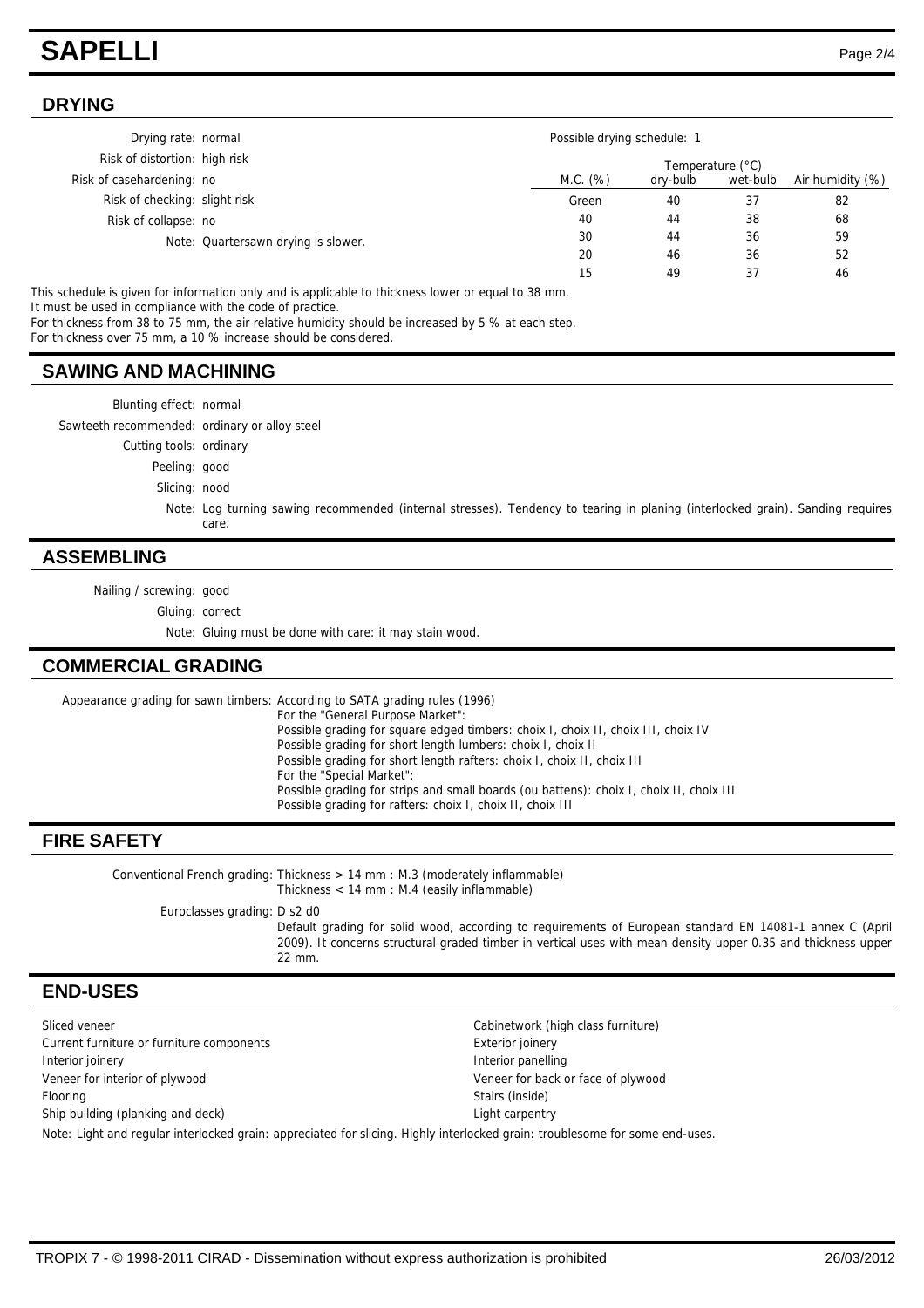## **SAPELLI** Page 3/4

## **MAIN LOCAL NAMES**

Country Local name Country Local name

Angola UNDIANUNO Cameroon ASSIE Cameroon SAPELLI SAPELLI Congo Congo UNDIANUNO Ivory Coast **ABOUDIKRO** Gabon Gabon UNDIANUNO Ghana **Calculation Contract Contract Contract Contract Contract Contract Contract Contract Contract Contract Contract Contract Contract Contract Contract Contract Contract Contract Contract Contract Contract Contract Contr** Nigeria SAPELE Uganda MUYOVU Central African Republic M' BOYO Democratic Republic of the Congo LIFAKI Germany SAPELLI-MAHOGANY United Kingdom SAPELE